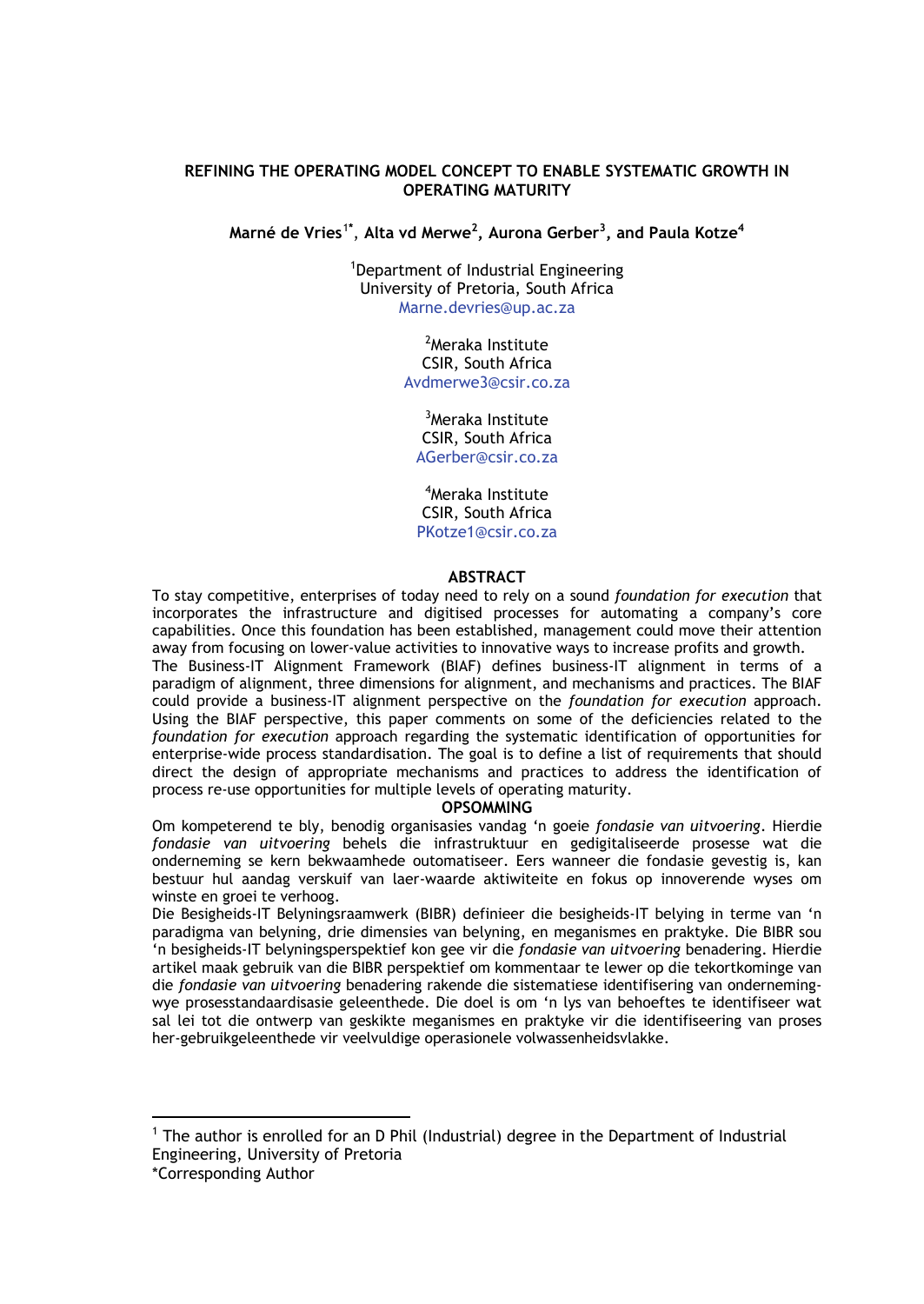## **1. INTRODUCTION**

According to the 2007 survey by Luftman and Kempaiah [1], both *IT and business alignment* and *attracting, developing, and retaining IT professionals* have consistently been the major IT management concerns since 1994. Since the early 1980's, *Business-IT alignment* has been an important challenge in both private and public/non-profit sectors (Knoll and Jarnvenpaa, [2]). According to Luftman's definition of business-IT alignment [3], there is strong evidence of a link between business-IT strategy alignment and organisational performance (Luftman and Kempaiah, [4]). However, Luftman and Kampaia [4] point out that organisations still face significant challenges in aligning business with IT. Still an art form rather than a science (Wegman, [5]), there is still no silver bullet for aligning business with IT.

The Business-IT Alignment Framework (BIAF) (De Vries, [6]) defines business-IT alignment in terms of a paradigm of alignment, three dimensions for alignment, and mechanisms and practices. The BIAF could provide a business-IT alignment perspective on *the foundation for execution* approach of Ross, Weill and Robertson [7]. Using the BIAF perspective, Ross et al. [7] have a specific approach towards business-IT alignment. This approach has two key artefacts: the operating model (OM) and core diagram (CD), which are used in combination with four stages of operating maturity. The OM and CD communicate the enterprise-wide vision for process standardisation and data centralisation, with the aim to define long-term process and data rationalisation decisions that may be implemented enterprise-wide. These decisions direct the evolution of the IT landscape only up to the third (optimised core) of the four levels of operating maturity. Once the third level of maturity has been achieved, companies typically implement a core set of systems to support standard enterprise processes, whilst the unique needs of business units are not accommodated. The fourth level of operating maturity should enable an enterprise to preserve global standards, while enabling local differences. The fourth level of operating maturity thus requires a business modularity architecture, which accommodates the unique needs of business units. In addition, previous action research revealed deficiencies in deriving the key artefacts (OM and CD) of the *foundation for execution* approach.

At present, there are no requirements for the set of practices and mechanisms that are needed to address the identification of process re-use opportunities for both the third and fourth levels of operating maturity. The goal of this paper is therefore to extract such a list of requirements for the identification of *process standardisation opportunities* in an organisation. These requirements should direct the design of appropriate mechanisms and practices that enables systematic identification of opportunities for enterprise-wide *process standardisation*.

The paper is structured as follows: In Section 2 we provide some background on the Business-IT Alignment Framework (BIAF) and the *foundation for execution* approach. Section 3 relates the foundation of execution approach with the BIAF to highlight alignment deficiencies. Additional deficiencies are also identified through an action research approach executed. In Section 4 the operating model concept is extended and the set of requirements are identified that should address the systematic identification of opportunities for enterprise-wide process standardisation/replication. The paper is concluded in Section 5.

### **2. BACKGROUND**

There are various alignment theories, each with its own alignment paradigm, combination of alignment dimensions, mechanisms, and illustrative case studies. Yet there are very few case studies to demonstrate the integrated use of these theories. De Vries [6] introduced a BIAF to unpack business-IT alignment in terms of generic approaches, dimensions,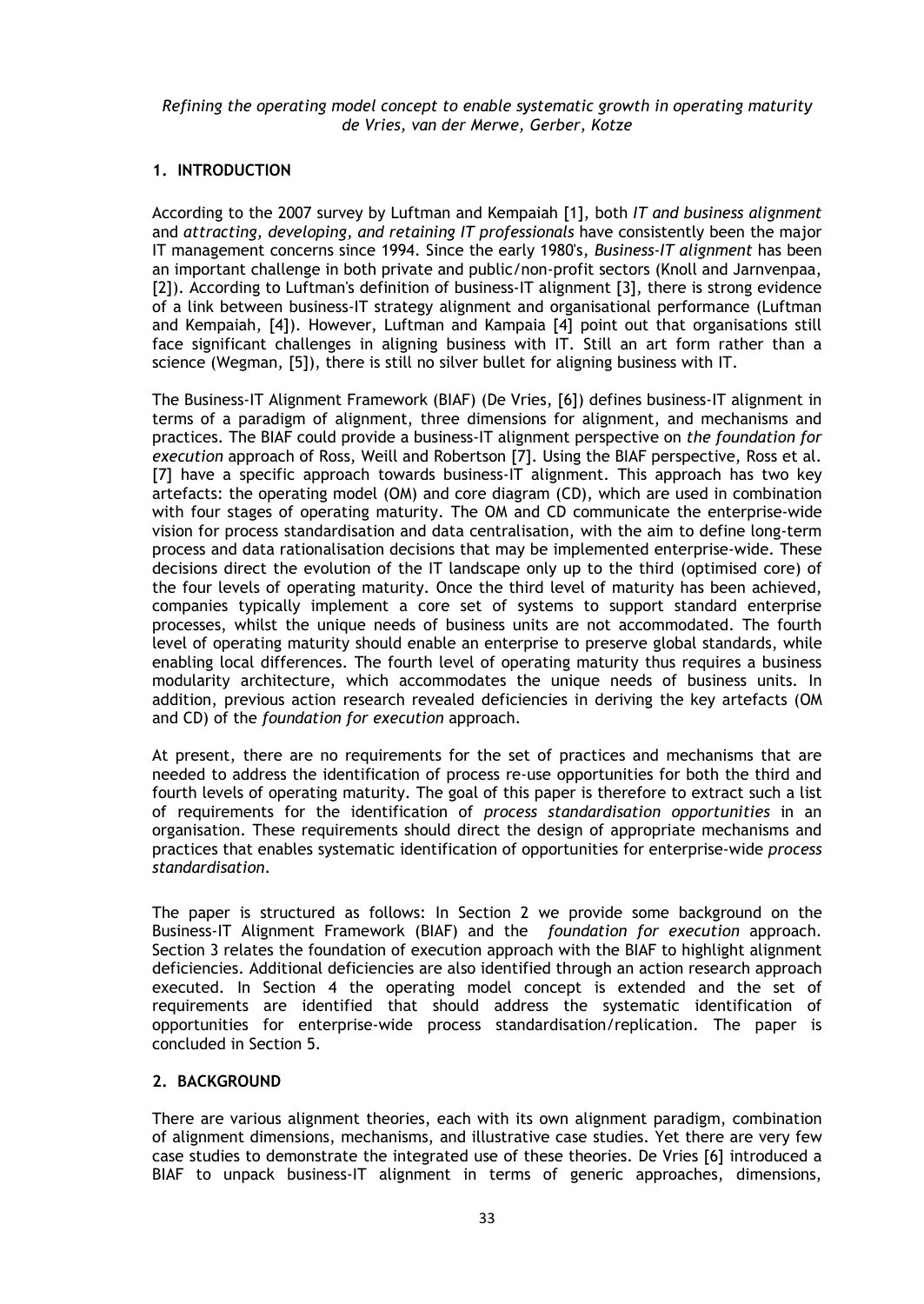mechanisms and practices. This section discusses the use of the BIAF to provide a business-IT alignment perspective on the *foundation for execution* approach of Ross et al. [7]. From this perspective, various deficiencies of the *foundation for execution* approach will be discussed. The deficiencies provide the rationale for the identification of a list of requirements that could address the deficiencies.

## **2.1 The Business-IT Alignment Framework**

Alignment endeavours/programmes/projects are usually founded on defendable value propositions. These value propositions are based on certain belief systems about valuecreation in an organisation and the capability of marketing the propositions to the owners/funding parties of the organisation. With reference to [Figure 1,](#page-2-0) the BIAF starts with the foundation part (*alignment belief/paradigm of creating value*), which determines the business-IT alignment approach with reference to the other BIAF parts (De Vries, [6]).

A selection of *alignment mechanisms and practices* (e.g. methodologies, processes, methods, tools, governance structures) are required to facilitate change/evolution to realign business with IT. The selected alignment mechanisms and practices are related to one or more BIAF *dimensions*. The framework contains three key alignment dimensions, represented by three panes in [Figure 1:](#page-2-0)

- Architecture abstraction layers;
- Perspectives/stakeholder viewpoints; and
- Organising scope.



**Figure 1 - BIAF (De Vries, [6], adapted)**

<span id="page-2-0"></span>The *dimensions* part provides the context of alignment, answering the questions, 'What needs to be aligned?', 'To what extent?' and 'From which perspective(s)?'. The *alignment mechanisms and practices* part provides the means for alignment.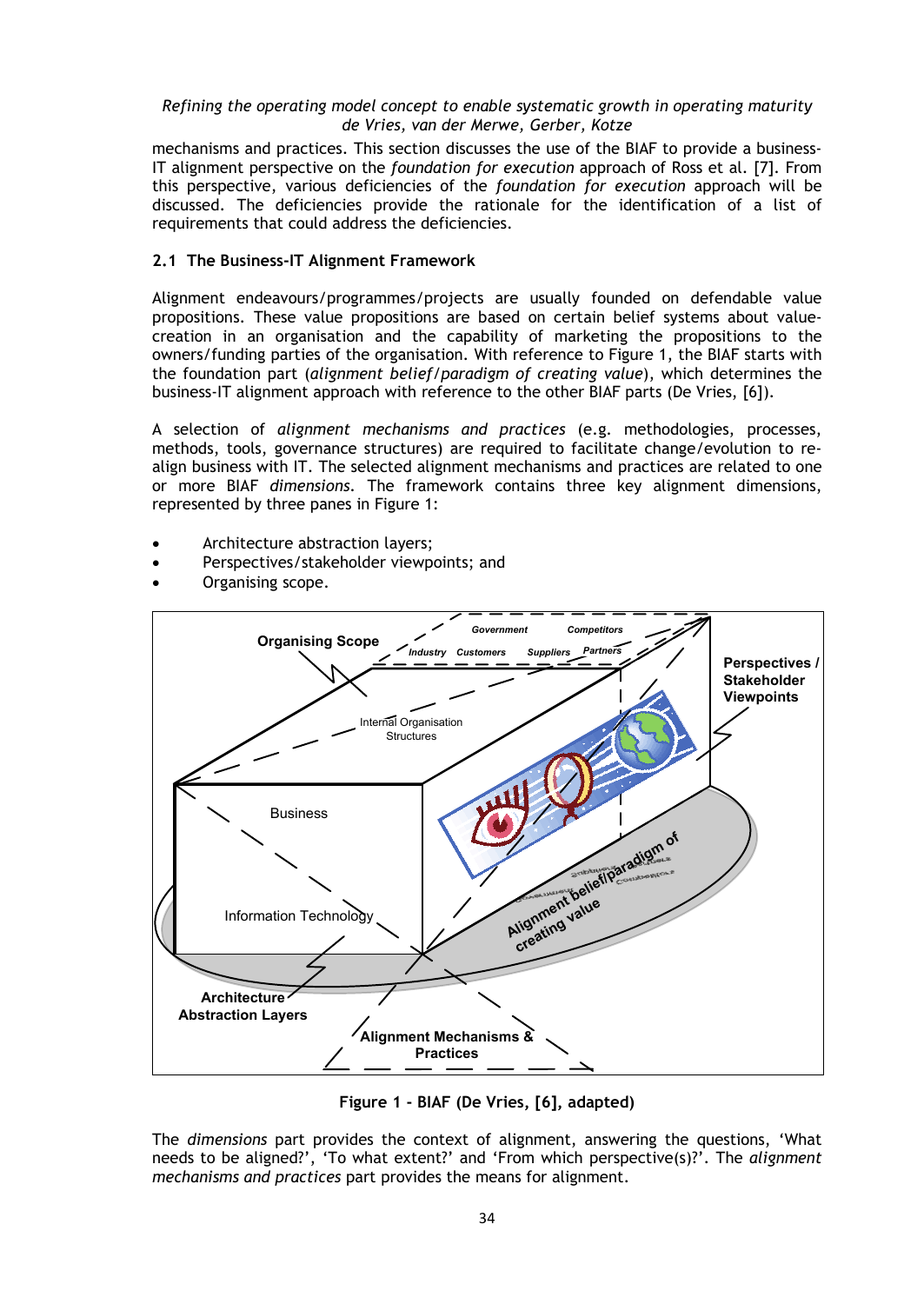In support of the value-creation paradigm and scope of alignment, the mechanisms and practices that are selected could be further classified according *additional classifiers.* The additional classifiers relate to (1) the version or versions of alignment (current state / future state), (2) the starting point for doing architecture work (top-down, bottom-up or middle in), (3) the alignment frequency (periodic vs continuous) and, (4) different ways of addressing the changing/dynamic nature of the alignment components.

De Vries [6] used BIAF to demonstrate the interpretation of the framework for four prominent Enterprise Architecture (EA) models: the Zachman Enterprise Framework (ZEF), The Open Group Architecture Framework (TOGAF), the Federal Enterprise Architecture (FEA), and the Gartner Enterprise Architecture Framework (GEAF). Each of the analysed models has its own paradigm of value-creation and different demarcations of the three BIAF dimensions, if demarcated at all. The alignment mechanisms and practices are supposed to support the value-creation paradigm and the extent of alignment, as defined and demarcated by the specific EA model.

It is possible to compare the different EA models in terms of various factors, such as the efficiency of demarcating the three dimensions, or the ability of the EA models to address the scope defined by the demarcated dimensions via the alignment mechanisms and practices. Zachman for example, believes that contrary to most other EA models; his ontology provides a scientific approach in defining architecture abstraction layers (inventory sets, process transformations, network nodes, organisation groups, timing periods and motivation reasons) and perspectives (scope contexts, business concepts, system logic, technology physics, component assemblies and operations instance classes) (Zachman [8]:20). Scrutiny of other models reveals considerable overlap between the different abstraction layers, which emphasises the need for an ontology that provides one fact in one place. Although the ZEF provides an ontology for defining suitable mechanisms and practices for doing EA work, Zachman [8] is not prescriptive about a required set of mechanisms and practices. These depend on the project team using the ZEF (O'Rourke, Fishman and Selkow [9]). On the contrary, the Architecture Development Method (ADM) of the Open Group Architecture Framework (TOGAF) defines a rich set of mechanisms and practices that support enterprise-wide business-IT alignment (The Open Group [10]). Although the Open Group defined their own Content Framework to demarcate the three BIAF dimensions, the ADM could also apply the dimensions defined by the Zachman Enterprise Framework (The Open Group [10]:56).

### **2.2 The foundation for execution approach**

The *foundation for execution* approach [7] aims to rationalise and digitise both the routine, everyday processes and competitively distinctive capabilities of an organisation. Ross et al. [7] recommend eight steps in creating a *foundation for execution*. During the first three steps, key artefacts are defined, which should be used to establish technology, data, and process rationalisation objectives for and organisation. The authors used BIAF to contextualise and evaluate the *foundation for execution* approach in terms of business-IT alignment and identify deficiencies inherent in the approach and its artefacts.

### **3. THE FOUNDATION FOR EXECUTION APPROACH RELATED TO BIAF**

The *foundation for execution* is "the infrastructure and digitised processes automating a company's core capabilities" (Ross et al., [7]:4). In terms of the BIAF, the *value-creation paradigm* of this approach is that an enterprise requires a foundation for execution to digitise operational processes. This will free up management time to focus on strategic issues.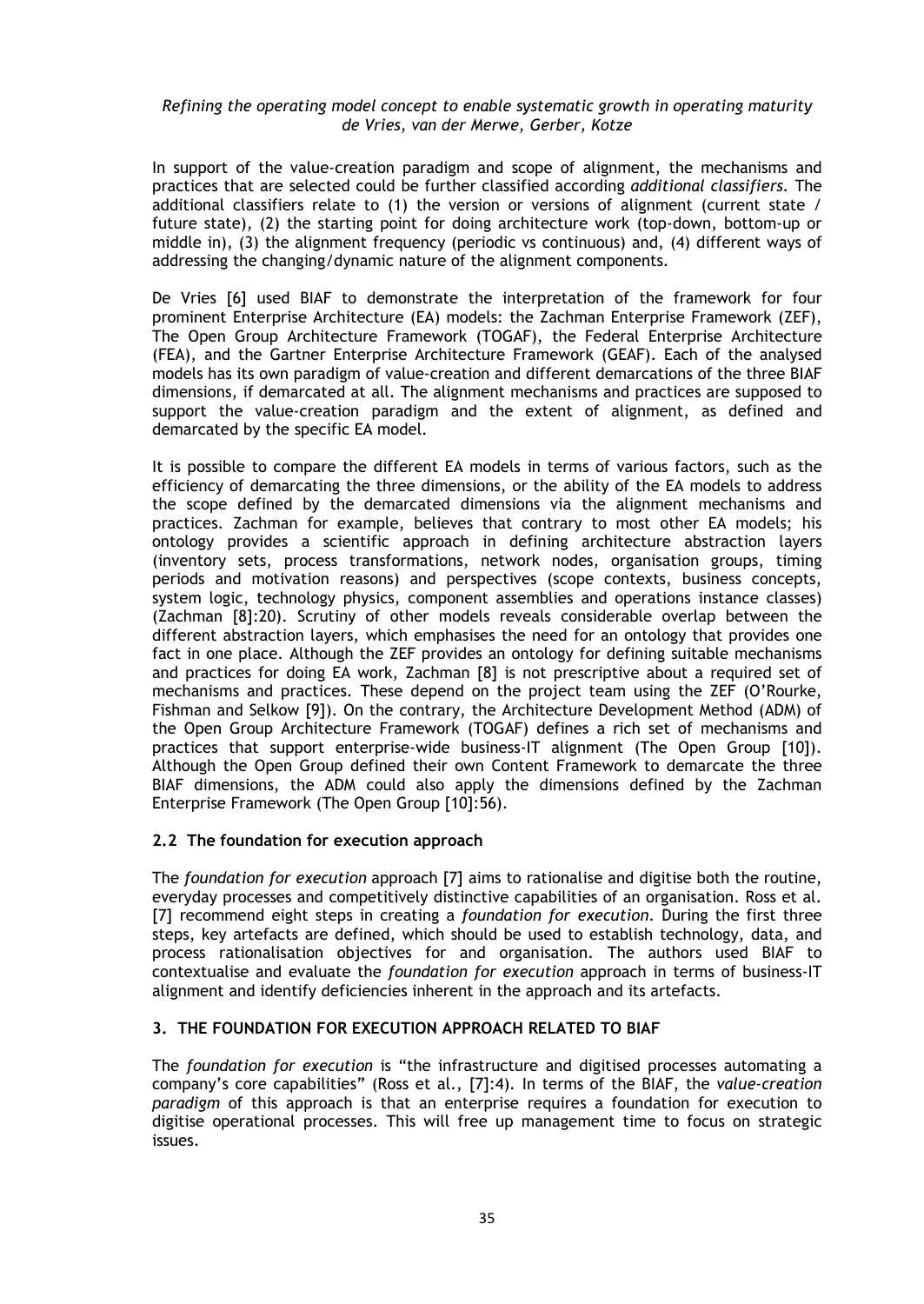Relating to the *additional classifiers* of an approach, the foundation for execution approach focuses mainly on the *future state* architecture. Ross et al. ([7]:44) believe that a company needs to articulate a vision (future view) of *how the company will operate*, called the operating model (OM). This vision needs to provide direction for building a foundation for execution. Once a vision is created, business and IT leaders define *key architectural requirements* of the foundation for execution, which may be communicated via a core diagram (CD). The OM and CD are used in combination with four stages of operating maturity to elevate an organisation to a higher level of operating maturity. An IT engagement model is used to ensure that new business initiatives contribute to the foundation for execution. *Continuous alignment* takes place to evolve the architecture. A *top-down* approach (starting at the contextual perspective, translating through subsequent perspectives) is followed in terms of architecture development, emphasising the contextual perspective (see [Figure 2\)](#page-5-0). Although the foundation for execution approach aims at reducing architectural complexity by rationalising data and processes according to the OM requirements, the mechanism and practices do not explicitly address the problems associated with the *changing/dynamic nature* of architecture components.

### *3.1 Dimensions of alignment*

Ross et al. [7] do not stipulate different architecture abstraction layers, perspectives or organisation entities to demarcate the three BIAF dimensions. Hence using the ZEF as an ontology for defining the architecture abstraction layers and perspectives/stakeholder viewpoints, the foundation for execution approach emphasises two main architecture abstraction layers: data (WHAT: inventory sets) and process (HOW: process transformations), and one perspective: scope contexts (see [Figure 2\)](#page-5-0).

The main contribution of Ross et al. [7] is to define on a contextual level the data (WHAT: inventory sets) that could be shared and the processes (HOW: process transformations) that could be replicated across different business units (shaded in [Figure 2\)](#page-5-0). Ross et al. purposefully omit alignment with the motivational aspects (WHY: motivation reasons) of the business (see [Figure 2\)](#page-5-0). The rationale is that strategic initiatives, derived from the strategic direction, often lead to IT-enablement for each strategic initiative. This creates the delivery of piece-meal IT solutions that are not integrated (Weill & Ross [11]). The IT department constantly reacts to the latest strategic initiative and is always a bottleneck, operating in a reactive mode.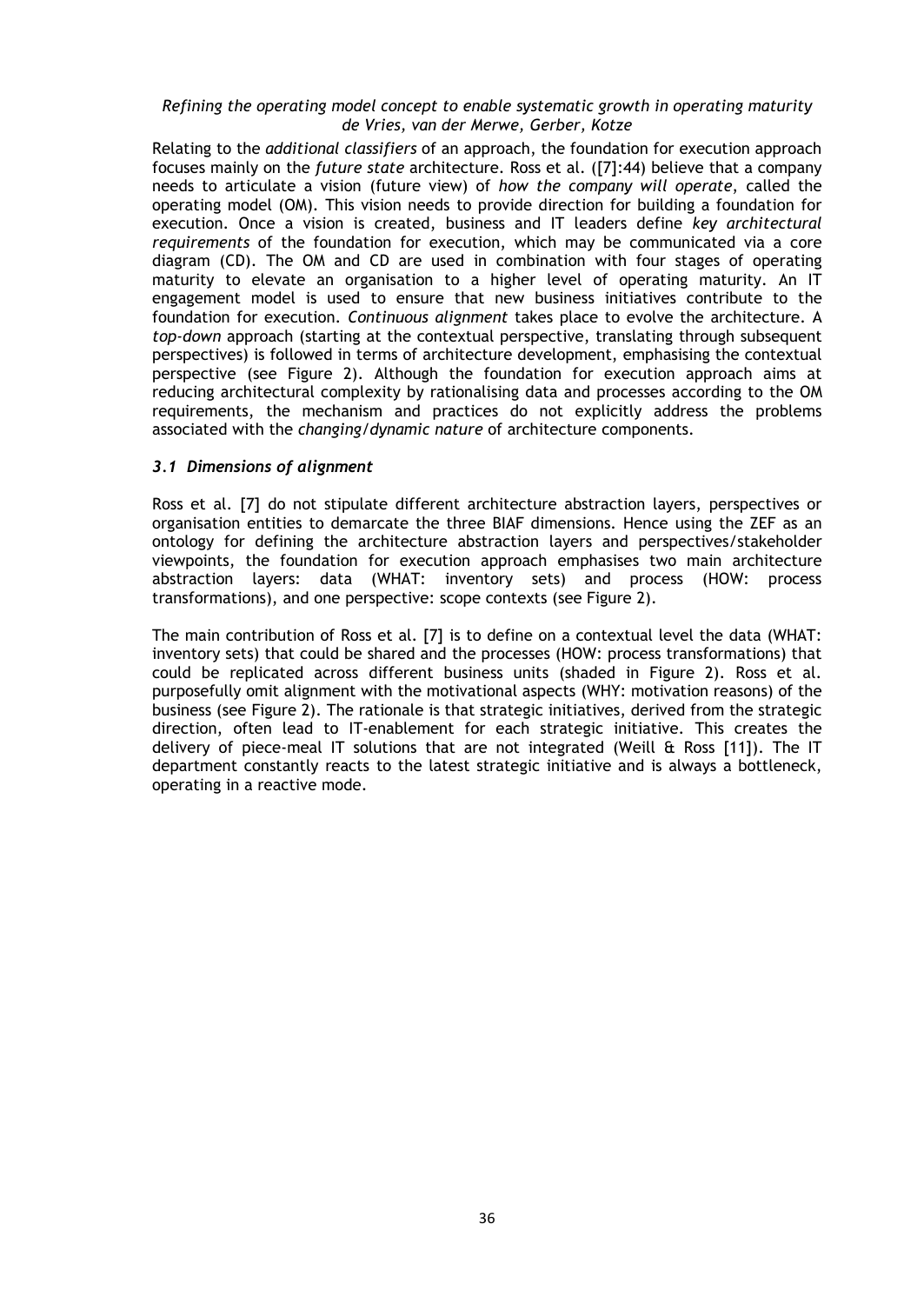

*Refining the operating model concept to enable systematic growth in operating maturity de Vries, van der Merwe, Gerber, Kotze*



## <span id="page-5-0"></span>*3.2 Alignment mechanisms and practices*

Building a *foundation for execution* requires mastery of three key disciplines, the operating model, Enterprise Architecture and operating maturity as well as the IT engagement model. In the following section, the three disciplines are discussed in context of the *foundation of execution* approach.

## *(1) The Operating Model*

The OM is the "necessary level of business process integration and standardisation for delivering goods and services to customers" (Ross et al*.* [7]:8). The level of process integration relates to the extent to which business units share data. Process standardisation is used to create efficiencies across business units, but limits opportunities to customise services.

Based on the different levels of process standardisation and process integration, Ross et al. [7] define four types of OMs. These OMs are not only dependent on the levels of process standardisation and integration, but are defined based on a group of characteristics. [Figure](#page-6-0)  [3](#page-6-0) gives an overview of these characteristics.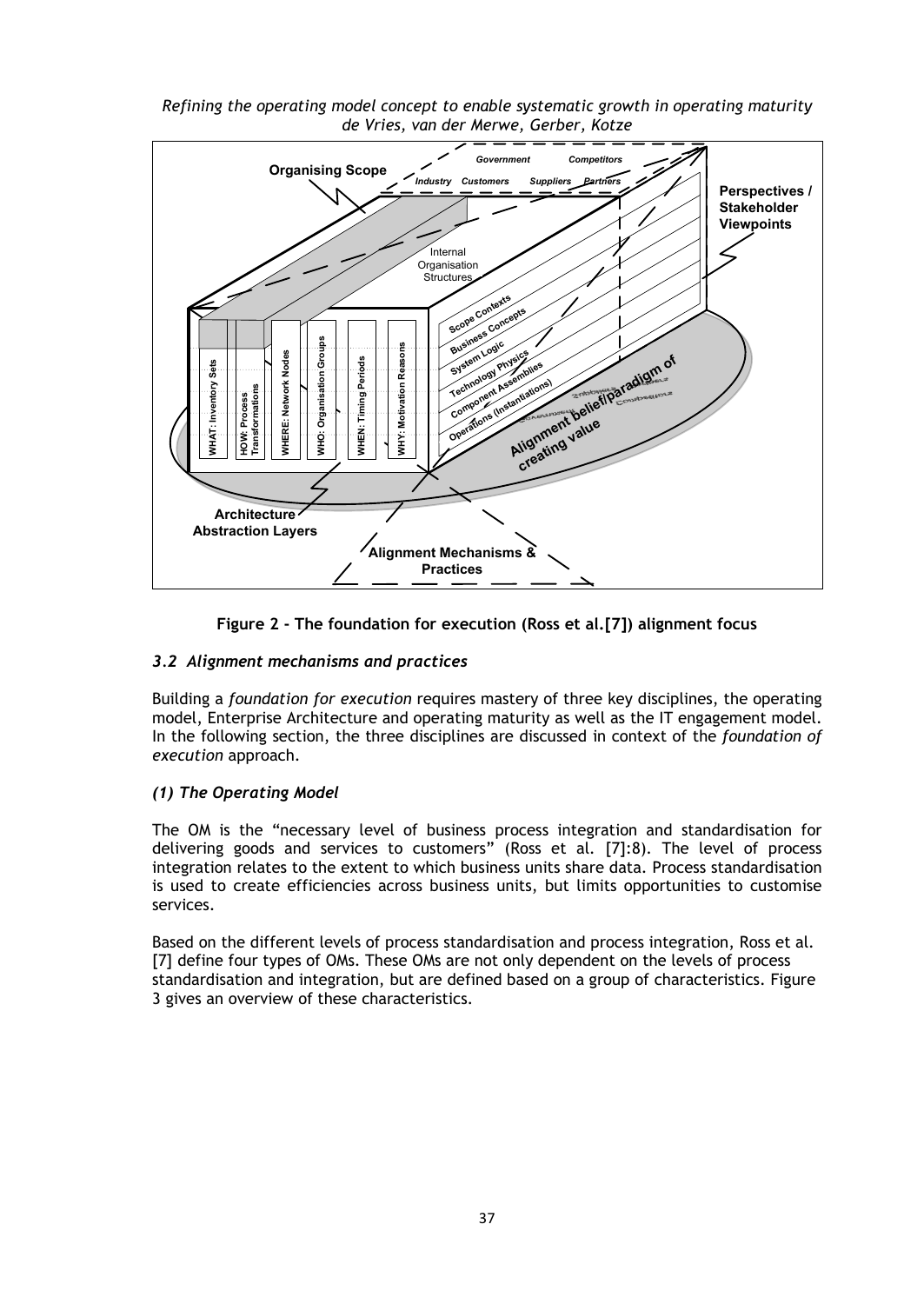|                                         |                  | Coordination                                                                                                                                                                                                                                                                                                                                                                                                                                       | <b>Unification</b>                                                                                                                                                                                                                                                                                                                                                                                                                                                                |  |  |  |
|-----------------------------------------|------------------|----------------------------------------------------------------------------------------------------------------------------------------------------------------------------------------------------------------------------------------------------------------------------------------------------------------------------------------------------------------------------------------------------------------------------------------------------|-----------------------------------------------------------------------------------------------------------------------------------------------------------------------------------------------------------------------------------------------------------------------------------------------------------------------------------------------------------------------------------------------------------------------------------------------------------------------------------|--|--|--|
| Business process integration            | High             | Shared customers, products, or<br>suppliers<br>Impact on other business unit<br>٠<br>transactions<br>Operationally unique business units<br>$\bullet$<br>or functions<br>Autonomous business management<br>Business unit control over business<br>process design<br>Shared customer/supplier/product<br>data<br>Consensus processes for designing<br>$\bullet$<br>IT infrastructure services; IT<br>application decisions made in<br>business unit | Customers and suppliers may be<br>local or global<br>Globally integrated business<br>processes often with support of<br>enterprise systems<br>Business units with similar or over-<br>$\bullet$<br>lapping operations<br>Centralised management often<br>$\bullet$<br>applying functional/process/business<br>unit matrices<br>High-level process owners design<br>standardised processes<br>Centrally mandated databases<br>$\bullet$<br>IT decisions made centrally             |  |  |  |
|                                         | $\sum_{i=1}^{n}$ | <b>Diversification</b><br>Few, if any, shared customers or<br>suppliers<br>Independent transactions<br>$\bullet$<br>Operationally unique business units<br>$\bullet$<br>Autonomous business management<br>$\bullet$<br>Business unit control over business<br>process design<br>Few data standards across business<br>units<br>Most IT decisions made within<br>business units                                                                     | <b>Replication</b><br>Few, if any, shared customers<br>Independent transactions aggregated<br>at a high level<br>Operationally similar business units<br>$\bullet$<br>Autonomous business unit leaders<br>with limited discretion over processes<br>Centralised (or federal) control over<br>$\bullet$<br>business process design<br>Standardised data definitions but<br>$\bullet$<br>data locally owned with some<br>aggregation at corporate<br>Centrally mandated IT services |  |  |  |
|                                         |                  | Low                                                                                                                                                                                                                                                                                                                                                                                                                                                | High                                                                                                                                                                                                                                                                                                                                                                                                                                                                              |  |  |  |
| <b>Business process standardisation</b> |                  |                                                                                                                                                                                                                                                                                                                                                                                                                                                    |                                                                                                                                                                                                                                                                                                                                                                                                                                                                                   |  |  |  |

# **Figure 3 - Characteristics of four operating models (Ross et al. [7]:29)**

# <span id="page-6-0"></span>*(2) Enterprise Architecture and Operating Maturity*

According to Ross et al. ([7]:9) EA is the "organising logic for business processes and IT infrastructure, reflecting the integration and standardisation requirements of the company's operating model". A core diagram (CD) is used to provide a graphical representation of the required enterprise architecture (EA). The CD should be used to:

- Facilitate discussions between business and IT managers to clarify requirements for the company's foundation for execution, and
- Communicate the vision (high-level business process and IT requirements of a company's operating model).

An example of the unification OM is given in [Figure 4.](#page-7-0) As a unification OM requires high levels of process standardisation and process integration (data sharing), the standard (core) and linked processes, and shared data are depicted on the diagram. The diagram also depicts key customer types and automating technologies.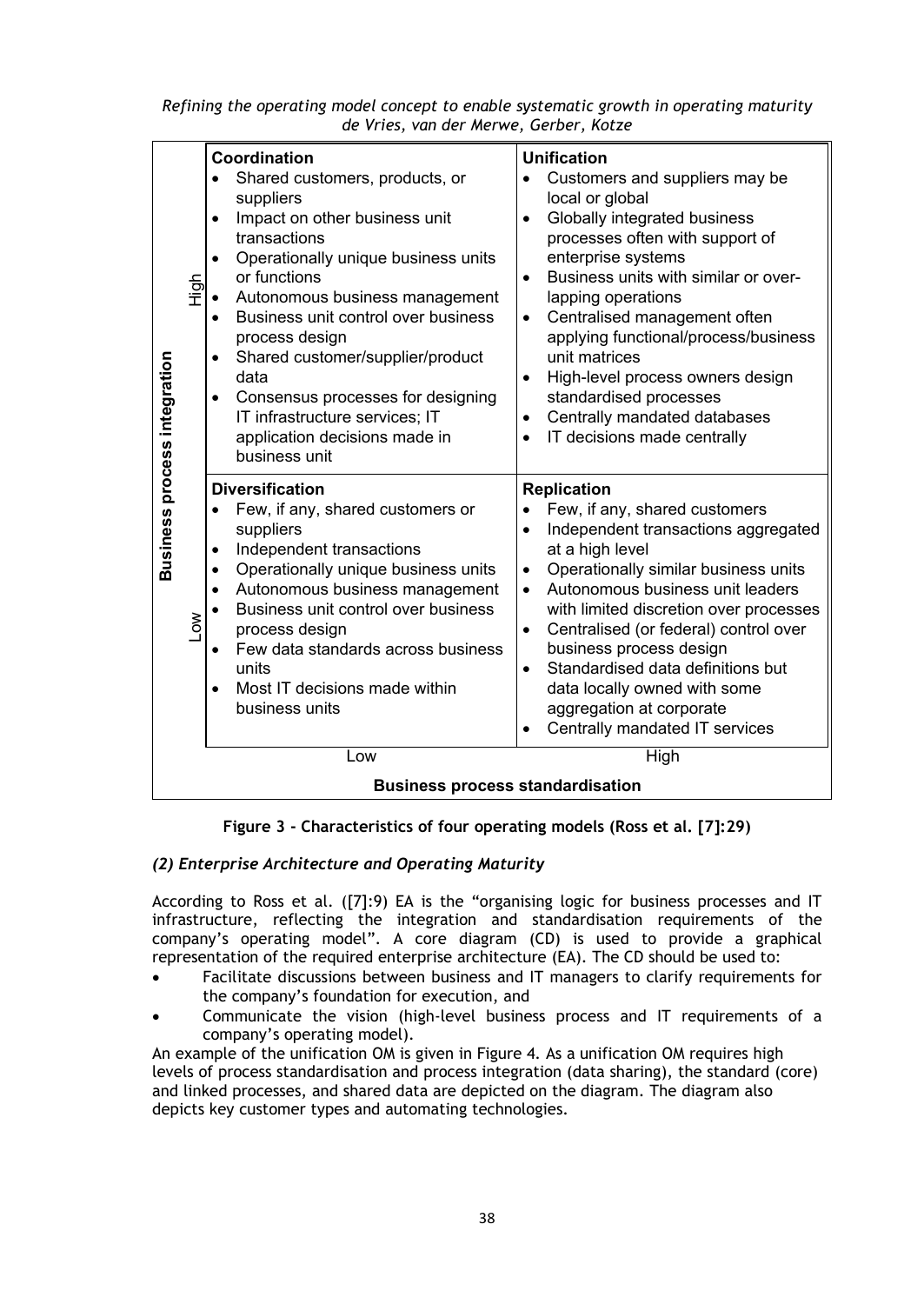*Refining the operating model concept to enable systematic growth in operating maturity de Vries, van der Merwe, Gerber, Kotze*



**Figure 4 - Core diagram template for a unification OM (Ross et al***.***, [7]:54)**

<span id="page-7-0"></span>Ross et al*.* ([7]:71) believe that organisations need to follow a systematic transformation process in changing towards the future EA, as required by the OM. Companies should build out their enterprise architectures through four stages of operating maturity:

- 1. *Business Silos architecture*: where companies maximise individual business unit needs or functional needs.
- 2. *Standardised Technology architecture*: gaining IT efficiencies through technology standardisation and increased centralisation of technology management.
- 3. *Optimised Core architecture*: providing companywide data and process standardisation, appropriate for the OM.
- 4. *Business Modularity architecture*: where companies manage and reuse loosely coupled IT-enabled business process components to preserve global standards while enabling local differences.

### *(3) IT Engagement Model*

The IT Engagement model portrays the set of governance mechanisms that are required to ensure that business and IT projects achieve both local and companywide objectives. Ross et al. [7] state that top performing companies provide the following mechanisms and practices as part of their IT Engagement Model:

- 1. Company-wide IT governance, defined as the "decision rights and accountability framework to encourage desirable behaviour in using IT" (Ross et al. [7]:119). Company-wide IT governance should be based on five types of interrelated IT governance decisions (Weill & Ross [12]). The OM has profound influence on one of these decision types: the IT principle decisions. IT principles decisions need to delineate how IT will support the desired OM.
- 2. Project management, which requires a formalised project methodology with clear deliverables and checkpoints.
- 3. Linking mechanisms, which incorporates processes and decision-making bodies that need to align incentives and connect the project-level activities to the companywide IT governance.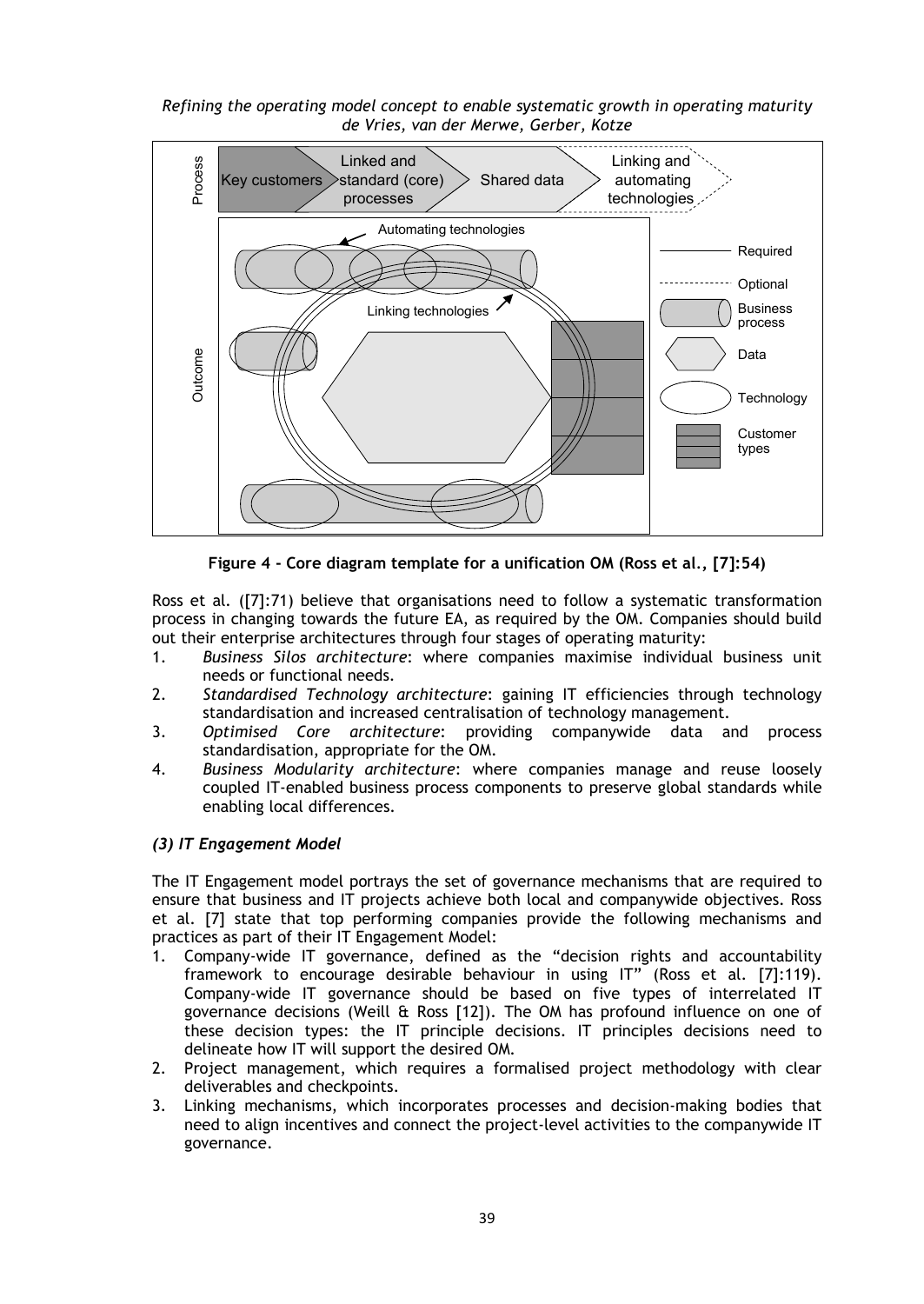## **3.3 Partial validation of the foundation for execution approach**

In order to receive feedback on the perceived practicality of the two key artefacts, the OM and CD, we were engaged in an action research activity (also reported on in [13]). The purpose was to receive qualitative feedback on the difficulties experienced in defining the current OM and CD for an organisation / sub-division. The following interpretations of difficulties with the OM and CD were identified (De Vries, [13]):

- Difficulty in selecting a single operating model is linked to the identification of the degree of process standardisation / integration for the analysed organisation/business unit. Extensive implicit/explicit knowledge is implied during the evaluation of the OM characteristics that define the degree of process standardisation / integration.
- Difficulty in finding the correct information to perform an OM classification or select core diagram components. Identification of OM characteristics and core diagram components require knowledge about the strategic choices (markets, products/services), operating/organising logic, business processes and main databases & technologies of the organisation. Some baseline architectures are thus required and this knowledge is not necessarily available or in an explicit format.
- Respondents experienced difficulty in selecting the main components of the core diagram & understanding the core diagram templates. This may be related to the limited set of examples provided in the textbook. Case studies would be required to demonstrate inputs that would be required (e.g. baseline architectures) to define the core diagram components.

## **3.4 Identifying additional deficiencies**

Based on the qualitative feedback received from the action research effort, the authors revisited the purpose/use of the operating model, summarised as follows:

- Senior managers need to debate and select an appropriate OM to establish a vision for how the company will operate (Ross et al. [7]).
- The OM is also a "choice about what strategies are going to be supported". The choice of an OM drive the implementation of a whole set of strategic initiatives (Ross et al. [7]:26).
- The OM should be used to direct IT principles decisions (Weill  $\hat{\alpha}$  Ross [11], Weill  $\hat{\alpha}$ Ross [12]).
- Each OM enables different strategies for achieving growth and profits (Weill & Ross  $[11]$ .
- The enterprise OM should be used to establish interoperability requirements. According to The Open Group ([10]:331), the corporate OM "will normally indicate what type of interoperability approach will be appropriate" and should be determined during the Architecture Vision or Business Architecture phases of the Architecture Development Method (ADM). The OM provides a vision of what needs to be shared.

If senior managers are to use the OM to guide them during the strategic decision-making processes, the artefacts should be based on a more rigorous approach in attaining the artefact outputs. The author consequently revisited the OM and made some critical evaluations. In our evaluations there were significant deficiencies related to method and *elevating to a fourth level of operating maturity*. These deficiencies are discussed further in 3.4.1 and 3.4.2 respectively.

### *3.4.1 Method deficiency*

The characteristics of the OM (see [Figure 3\)](#page-6-0) could be classified according to different categories, which imply different timings. The characteristics relate to: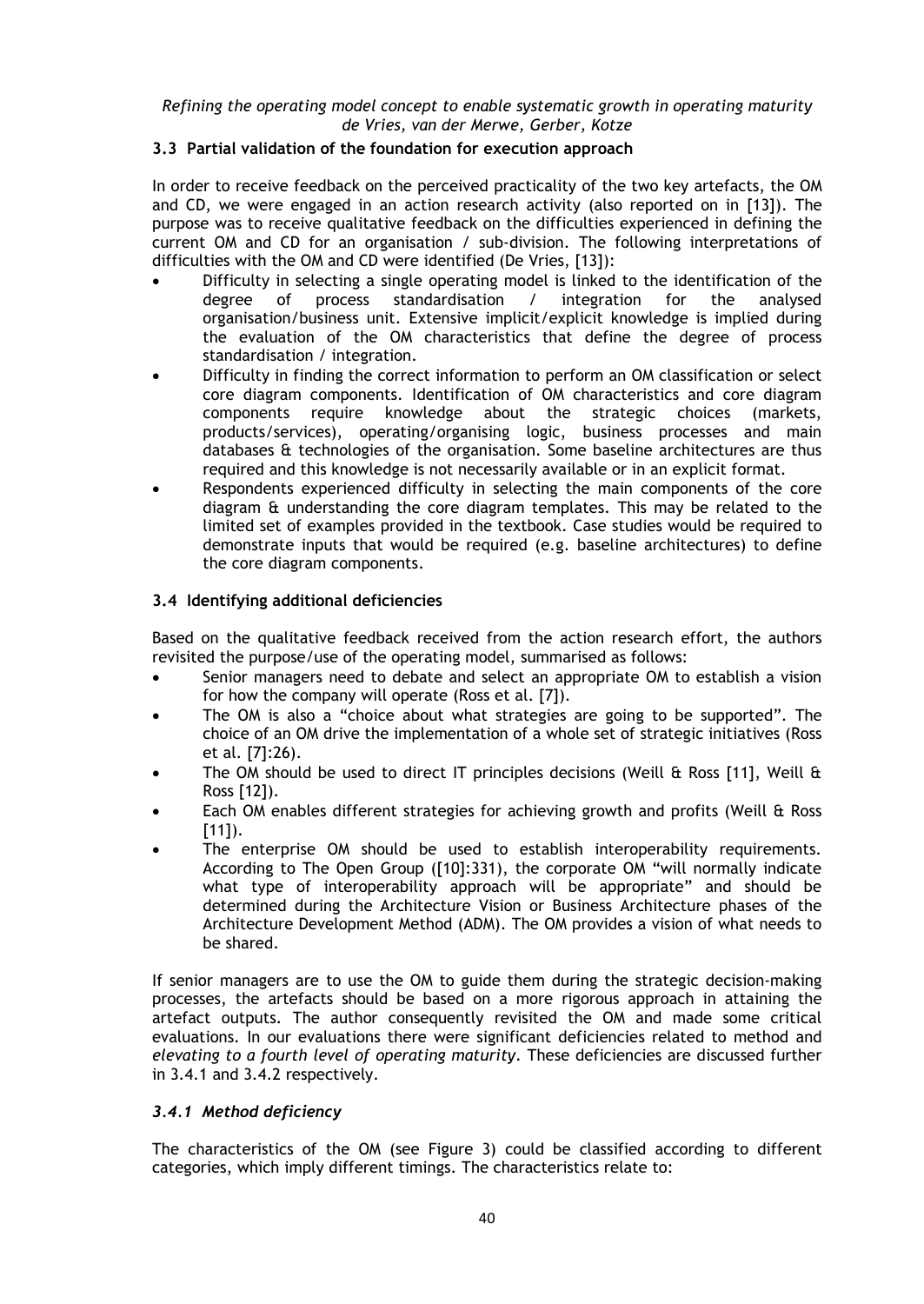- Current business architecture configurations that pose opportunities for sharing data and replicating similar processes/functions (e.g. shared customers/products/suppliers; operationally unique business units or functions).
- Shared data and standardised processes (e.g. shared customer/supplier/product data; standardised processes).
- Suggestions in terms of business and IT governance arrangements that go hand-inhand with the other characteristics (e.g. autonomous business management; IT decisions made centrally).

An implicit process is thus suggested to derive a required OM (see [Figure 5\)](#page-10-0).

- The organisation needs to analyse certain business architecture parameters to establish rationalisation opportunities.
- Rationalisation opportunities could be identified within two main areas: (1) Data (sharing data across organisational entities), and (2) Process (replicating/re-using processes across organisational entities).The levels of data sharing and process replication will provide opportunities for sharing certain technologies. A pure coordination OM could use common portals and middleware technology; a replication OM could use common system components; while a unification OM could use common application systems (Weill & Ross [11]).
- Once rationalisation opportunities have been established an organisation needs to derive a future OM that would exploit these opportunities.
- The future OM then needs to direct the design of appropriate governance mechanisms.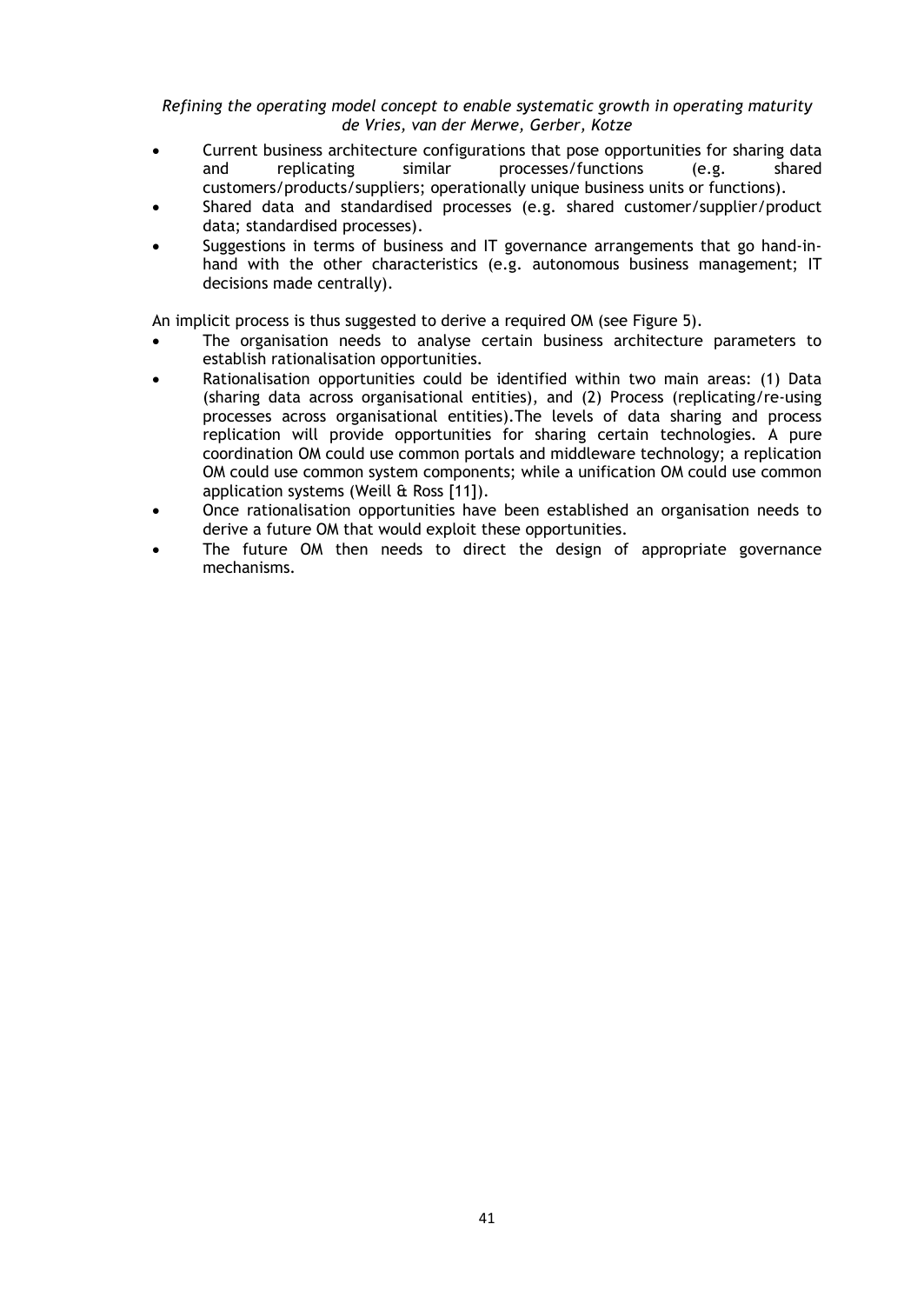<span id="page-10-1"></span>

**Figure 5 - Current deficiencies in defining and using the OM**

# <span id="page-10-0"></span>*3.4.2 Deficiency in elevating to a fourth level of operating maturity*

Ross et al. ([7]:26) believe that the choice of an OM is a critical decision for a company and that "it's the first step in building a foundation for execution". Re-visiting the role of the OM in transforming an organisation through different levels of operating maturity however revealed insightful results. Section 3.2 indicates that the OM is only required to elevate a company from a second level of operating maturity to a third level of operating maturity, which is also supported by a more recent publication of Weill  $\hat{\alpha}$  Ross [11], where standardisation objectives are defined for each type of OM as differentiators. The four OMs all require 'shared services' and common 'infrastructure technology' objectives (objectives for level two operating maturity). Data sharing and process replication objectives differentiate the four OMs from one another and are objectives for reaching the third level of operating maturity. While the third level operating maturity objectives are derived from the OM and exploit rationalisation opportunities across the enterprise, the fourth level of operating maturity acknowledges the unique needs of business units and need to be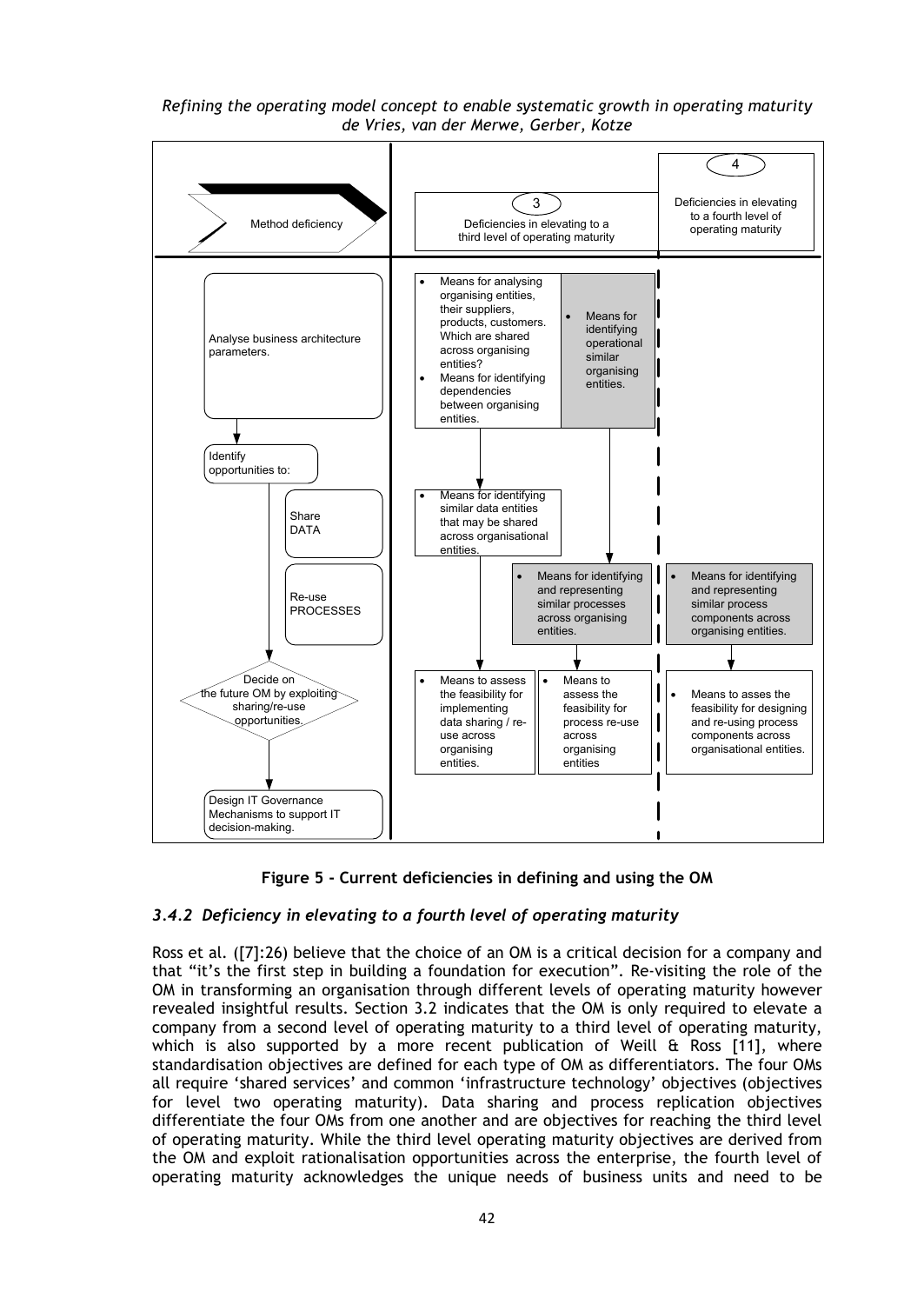supported via IT-enabled process components. The OM however does not facilitate the identification of process components that may be IT-enabled and re-used across the organisation (see [Figure 5\)](#page-10-0).

## **4. EXTENDING THE OPERATING MODEL CONCEPT**

The left-hand side of [Figure 5](#page-10-0) portrays the process that could be followed in defining and using the OM. The deficiencies discussed previously are indicated on the right-hand side. Smith & Fingar [14] believe that many companies already seized the opportunity of implementing centralised data management systems (sharing data). Based on the deficiencies highlighted in [Figure 5,](#page-10-0) a set of requirements were derived (see [Table 1\)](#page-13-0) to define the scope of supplementing mechanisms and practices. The following requirement categories were addressed:

- 1. User(s) of the practices and related mechanisms<br>2. Generality
- 2. Generality<br>3. Process cat
- 3. Process categories included<br>4. Current architecture capabil
- 4. Current architecture capabilities<br>5. Process representation
- 5. Process representation<br>6. Replication constraints
- 6. Replication constraints<br>7 Feasibility analyses
- Feasibility analyses

The requirements that have been identified depict the scope for developing applicable mechanisms and practices.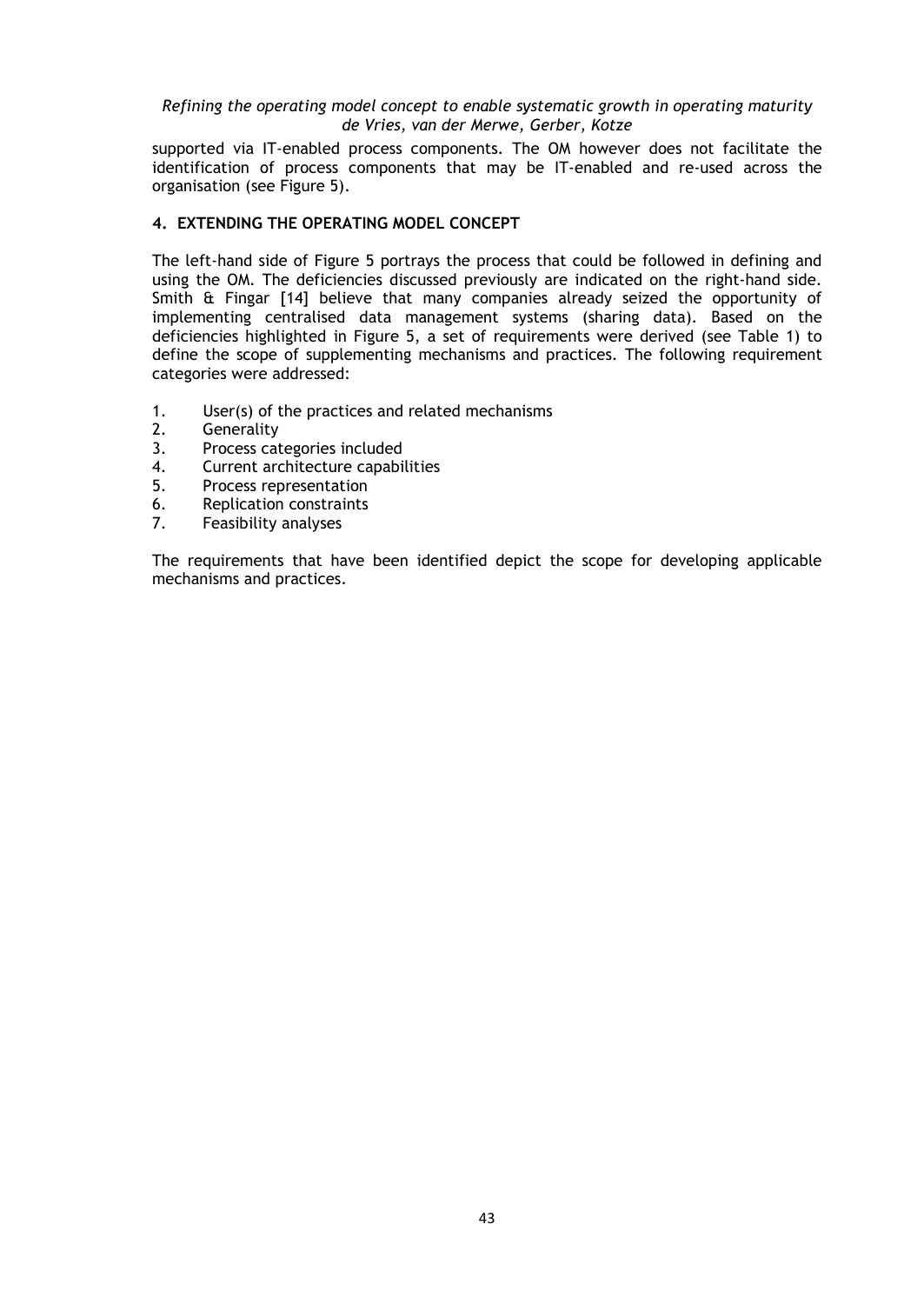| No             | Category                                                 | <b>Requirement Detail</b>                                                                                                                                                                                                                                                                                                                      | <b>Motivation</b>                                                                                                                                                                                                                                                                                                                                                                                                                                                                                                                                                    |
|----------------|----------------------------------------------------------|------------------------------------------------------------------------------------------------------------------------------------------------------------------------------------------------------------------------------------------------------------------------------------------------------------------------------------------------|----------------------------------------------------------------------------------------------------------------------------------------------------------------------------------------------------------------------------------------------------------------------------------------------------------------------------------------------------------------------------------------------------------------------------------------------------------------------------------------------------------------------------------------------------------------------|
|                | User(s) of the<br>practices and<br>related<br>mechanisms | Any EA practitioner who wants to use the OM specified by Ross et<br>al.[7] and needs to collaborate with other stakeholders in<br>defining the required level of process<br>standardisation/replication.                                                                                                                                       | The practices and mechanisms are created for the purpose<br>of enhancing the OM concept as defined by Ross et al. [7].                                                                                                                                                                                                                                                                                                                                                                                                                                               |
| $\overline{2}$ | Generality                                               | The practices and mechanisms should be generic in their<br>application to different types of industries. An EA practitioner<br>should be able to apply the practices and mechanisms to either a<br>profit-driven, not-for-profit/government organisation within any<br>industry, in combination with the foundation for execution<br>approach. | The foundation for execution approach is generic in its<br>application.                                                                                                                                                                                                                                                                                                                                                                                                                                                                                              |
| 3              | Process<br>categories<br>included                        | The practices and mechanisms may be applied to all processes in<br>the organisation.                                                                                                                                                                                                                                                           | The foundation for execution approach is based on the<br>paradigm of creating a foundation for execution, which not<br>only focuses on competitive distinctive capabilities, but<br>also rationalising and digitising everyday processes that a<br>company requires to stay in business (Ross et al., [7]:4).                                                                                                                                                                                                                                                        |
| 4              | Current<br>architecture<br>capabilities                  | The practices and mechanisms need to take current work in<br>terms of Enterprise Architecture, Business Architecture and<br>Process Architecture into account, but also need to provide<br>sufficient detail if none of these architectures have been<br>explicated.                                                                           | According to Ross et al. ([7]:26), the first step in building a<br>foundation for execution is to define the OM for the<br>organisation. No pre-conditions are defined for defining<br>this model. The ability to define this model however is<br>dependent on current architecture capabilities and<br>documented/explicated architectures. Immature<br>architecture capabilities may require additional<br>architecture work, such as defining enterprise-wide<br>process management standards and a centralised process<br>repository (Smith & Fingar ([14]:177). |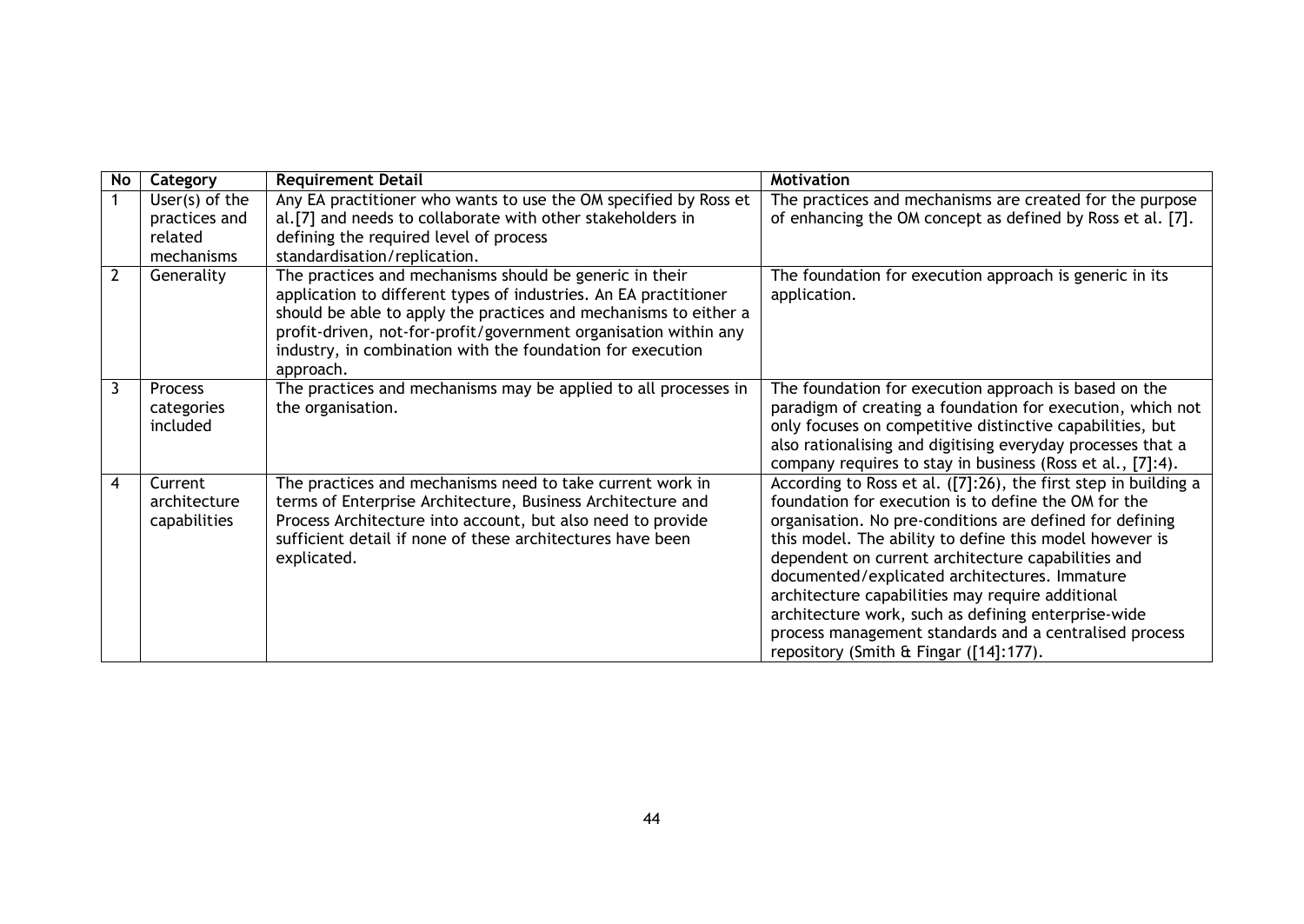| No. | Category                         | <b>Requirement Detail</b>                                                                                                                                                                                                                                                                                                                                                                                                                                                                                                                                                                                                                                                                                                              | Motivation                                                                                                                                                                                                                                                                                                                                                                                                                                                                                                                                                                                                                                                                         |
|-----|----------------------------------|----------------------------------------------------------------------------------------------------------------------------------------------------------------------------------------------------------------------------------------------------------------------------------------------------------------------------------------------------------------------------------------------------------------------------------------------------------------------------------------------------------------------------------------------------------------------------------------------------------------------------------------------------------------------------------------------------------------------------------------|------------------------------------------------------------------------------------------------------------------------------------------------------------------------------------------------------------------------------------------------------------------------------------------------------------------------------------------------------------------------------------------------------------------------------------------------------------------------------------------------------------------------------------------------------------------------------------------------------------------------------------------------------------------------------------|
| 5   | <b>Process</b><br>representation | The practices and mechanisms should encourage consistent<br>process representation to ensure re-use. The extent of re-use<br>includes the following:<br>It should be possible to add process measures if required for<br>the purpose of performance measurement and/or process<br>improvement.<br>The process representations should support end-to-end<br>$\bullet$<br>views of processes.<br>Process representations should not hamper the transition<br>$\bullet$<br>from the third to fourth levels of operating maturity.<br>The representations that are used to communicate process<br>$\bullet$<br>replication opportunities should be understandable to<br>business users (from the contextual and conceptual<br>viewpoints). | A consistent representation may enhance communication<br>about how the business operates, enable efficient hand-<br>offs across organisational boundaries and allow for<br>consistent performance measurement across organisation<br>entities or similar competitors (Davenport [15]). In<br>addition, transitioning from a third to fourth level of<br>operating maturity (as defined by Ross et al., [7]) requires<br>the identification of business services that may be shared<br>among different organisational entities. Heinrich et al. [16]<br>believe that the identification of business services requires<br>a consistent representation of the enterprise's processes. |
| 6   | Replication<br>constraints       | The mechanisms and practices should identify process/functional<br>similarities across different type of entities. The practitioner<br>should receive guidance in deciding on the type of demarcation<br>used.                                                                                                                                                                                                                                                                                                                                                                                                                                                                                                                         | Weill et al. ([11] mention that replication opportunities<br>may be defined across various types of entities (business<br>units, regions, functions and market segments).                                                                                                                                                                                                                                                                                                                                                                                                                                                                                                          |
|     | Feasibility<br>analyses          | The mechanisms and practices should not suggest the means for<br>assessing or measuring the feasibility of process<br>replication/rationalisation. Feasibility analysis, e.g. operational,<br>cultural, technical, schedule, economic and legal feasibility<br>(Whitten [17]) that may be associated with process<br>rationalisation solutions are therefore excluded.                                                                                                                                                                                                                                                                                                                                                                 | Although a feasibility analysis may direct the required<br>level of process standardisation, this set of mechanisms<br>and practices will merely propose a way of identifying<br>replication opportunities, based on process similarity.                                                                                                                                                                                                                                                                                                                                                                                                                                           |

<span id="page-13-0"></span>**Table 1: Requirements for addressing the deficiencies highlighted in [Figure 5](#page-10-1)**